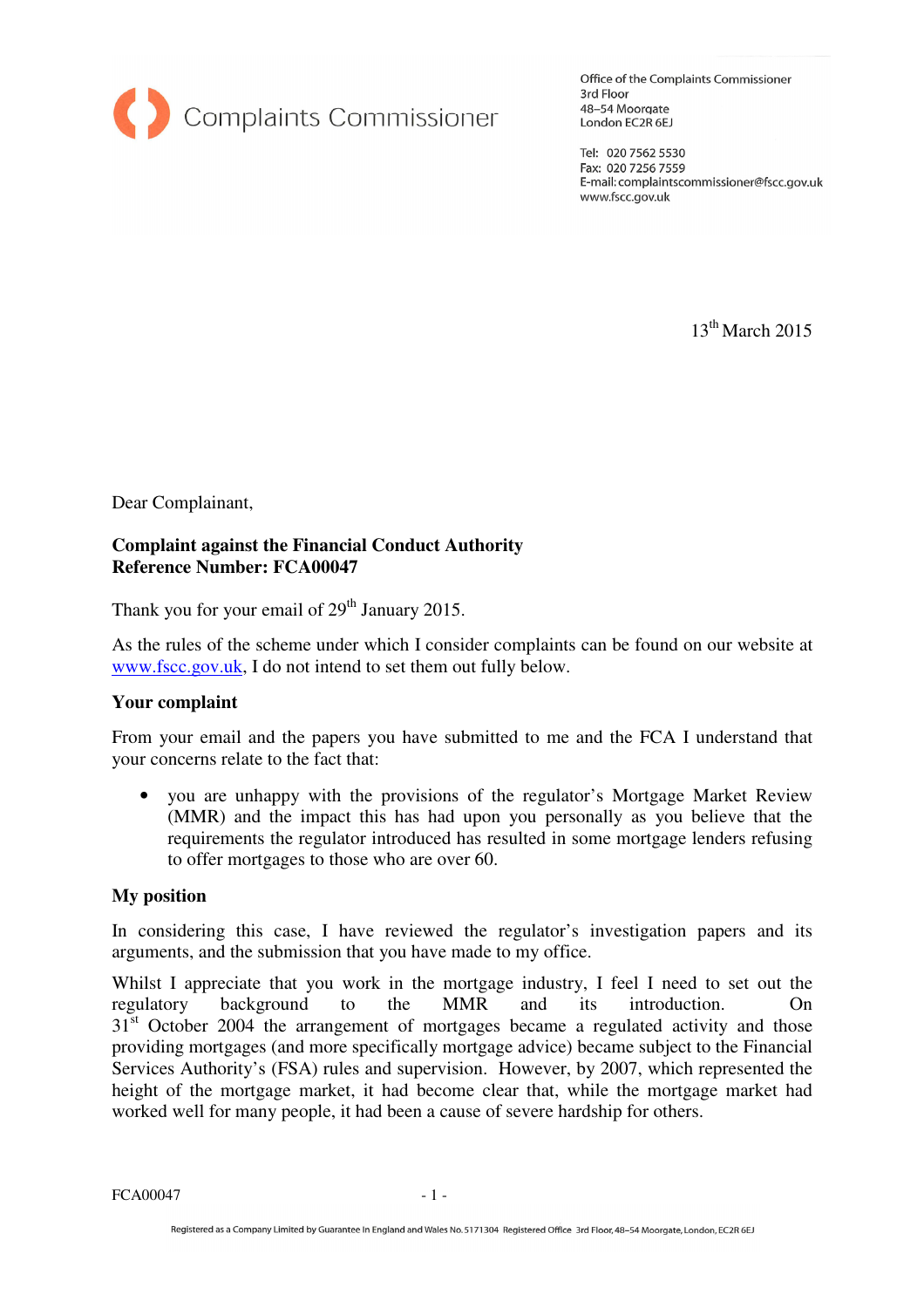The regulatory framework in place at the time had proved to be ineffective in constraining particularly high-risk lending and borrowing (and some lenders were offering extremely high multiple loans where the borrower's long term ability to continue with repayments was uncertain). This led to severe difficulties for a large number of borrowers. The MMR package of reforms aimed at ensuring the continued access to mortgages for the great majority of customers who can afford it, while preventing a return to the poor practices that were seen in the past.

As a member of the industry I am sure that you will be aware that the reforms the regulator introduced were subject to several public consultations.

In October  $2009<sup>1</sup>$ , as a result of its concerns, the FSA announced that it was to undertake a comprehensive review of mortgage market regulation. Following its review, in December  $2011$ , the regulator issued a consultation paper<sup>2</sup> which set out is proposals for the future regulation of the mortgage market. In issuing the consultation paper the FSA asked the industry, consumers and consumer groups to comment upon its proposals.

The FSA reviewed the comments it received and, where necessary, amended its proposals to take into account the feedback. In October 2012, it issued its revised rules and requirements in a policy statement<sup>3</sup> (which also set out details of the feedback it had received to its proposals and its response to that feedback). Although the policy statement was issued in October 2012, the majority of the reforms that were brought about by the MMR did not come into force until April 2014.

Some of the main changes that were introduced by the MMR rules were:

- the removal of the non-advised sales process,
- strengthening of the arrears charging rules, and
- responsible lending reforms which were set out in three key elements, namely:
	- o an affordability assessment: a lender must verify income and be able to demonstrate that the mortgage is affordable taking into account the borrower's net income and, as a minimum, the borrower's committed expenditure and basic household expenditure.
	- o an interest rate stress test: the lender must also take account of the impact on mortgage payments of market expectations of future interest rate increases.
	- o revisions to the interest-only rules: the lender must also assess affordability on a capital and interest basis, unless there is a clearly understood and believable alternative source of capital repayment.

I know that you are unhappy with the position which has been adopted by Lender N which has refused to grant you a 7 year mortgage because of your age. You claim that Lender N's decision is as a direct result of the regulator's MMR rules. From the guidance the regulator sent to the industry it is clear that, whilst lenders need to lend responsibly and assess a borrower's circumstances and the long term affordability of the mortgage, the rules are not designed to prevent lending to older customers.

 1 DP09/3 (http://www.fca.org.uk/your-fca/documents/discussion-papers/fsa-dp09-3-mortgage-market-review)

<sup>&</sup>lt;sup>2</sup> CP11/31 (http://www.fca.org.uk/your-fca/documents/consultation-papers/fsa-cp11-31)

<sup>&</sup>lt;sup>3</sup> PS12/16 (http://www.fca.org.uk/your-fca/documents/policy-statements/fsa-ps12-16)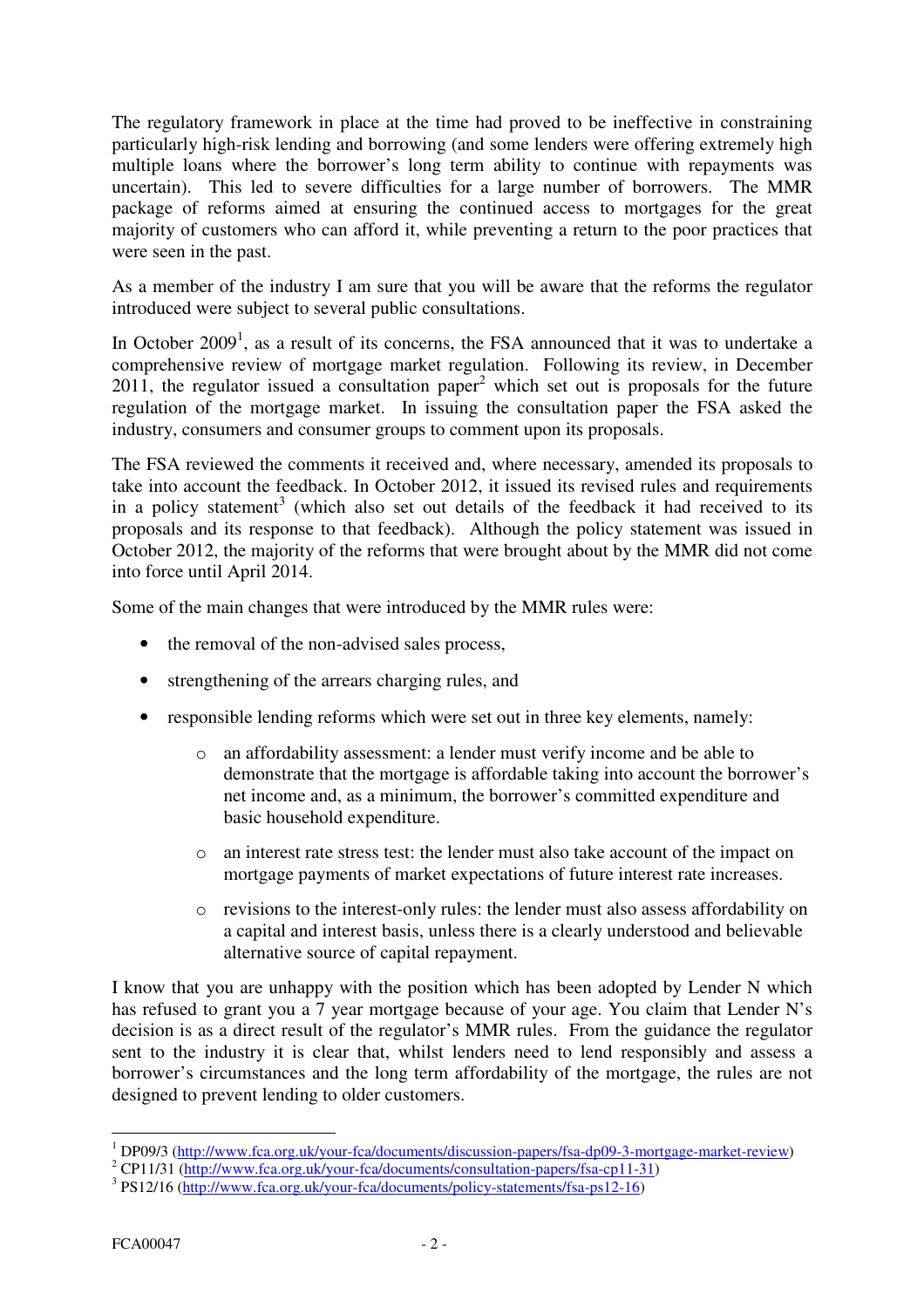However, the rules only set out a framework for lenders, and the FCA does not directly set the lending criteria that are used to assess mortgage applications. I would also add that in PS12/16 the regulator specifically addresses the issue of lending to older borrowers in the Equality Impact Assessment it undertook (which can be found in Annex 5 to PS12/16).

I know that you unhappy with the FCA's decision that it was unable to consider your complaint under paragraph 3.4(c) of the Complaints Scheme which sets out:

3.4 Exclusions to the Scheme

Excluded from the Scheme are complaints:

…………

c) in relation to the performance of the regulators' legislative functions as defined in the 2012 Act;

Although you have, in effect, asked me to consider the implications the MMR has had on those seeking mortgages I am unable to do this, for the reasons already explained to you by the FCA. Unfortunately, as the definition of the FCA's legislative function as defined within the Financial Services Act 2012 (the 2012 Act)<sup>4</sup>, includes the making of rules (the provisions of the MMR amount to rules), I agree with the FCA's view that your complaint is not one which can be considered under the Complaints Scheme.

I can appreciate why you are disappointed that Lender N will not provide you with the loan you require, but these are commercial decisions for each lender, with criteria set according to their business models and risk appetites. When assessing an application some lenders may adopt a more conservative approach than the general terms set out by the regulator, providing that they apply this assessment policy consistently (and comply with the relevant equality and discrimination legislation). The regulator cannot intervene in these decisions as to do so could pass responsibility for non-payment of a loan to the regulator (and the due to the way it is funded the industry).

If you feel that Lender N has discriminated against you when assessing your application you may be able to complain to it and, if you remain unhappy with the outcome of that complaint, ask the Financial Ombudsman Service (FOS) to review Lender N's conduct. The FOS can be contacted as follows:

The Financial Ombudsman Service Exchange Tower London E14 9SR

Telephone 0800 023 4 567 or 0300 123 9 123 Email: complaint.info@financial-ombudsman.org.uk Website: http://www.financial-ombudsman.org.uk/consumer/complaints.htm

 $\overline{a}$ 4 Paragraph 85(4) of Part 6 of the Financial Services Act 2012